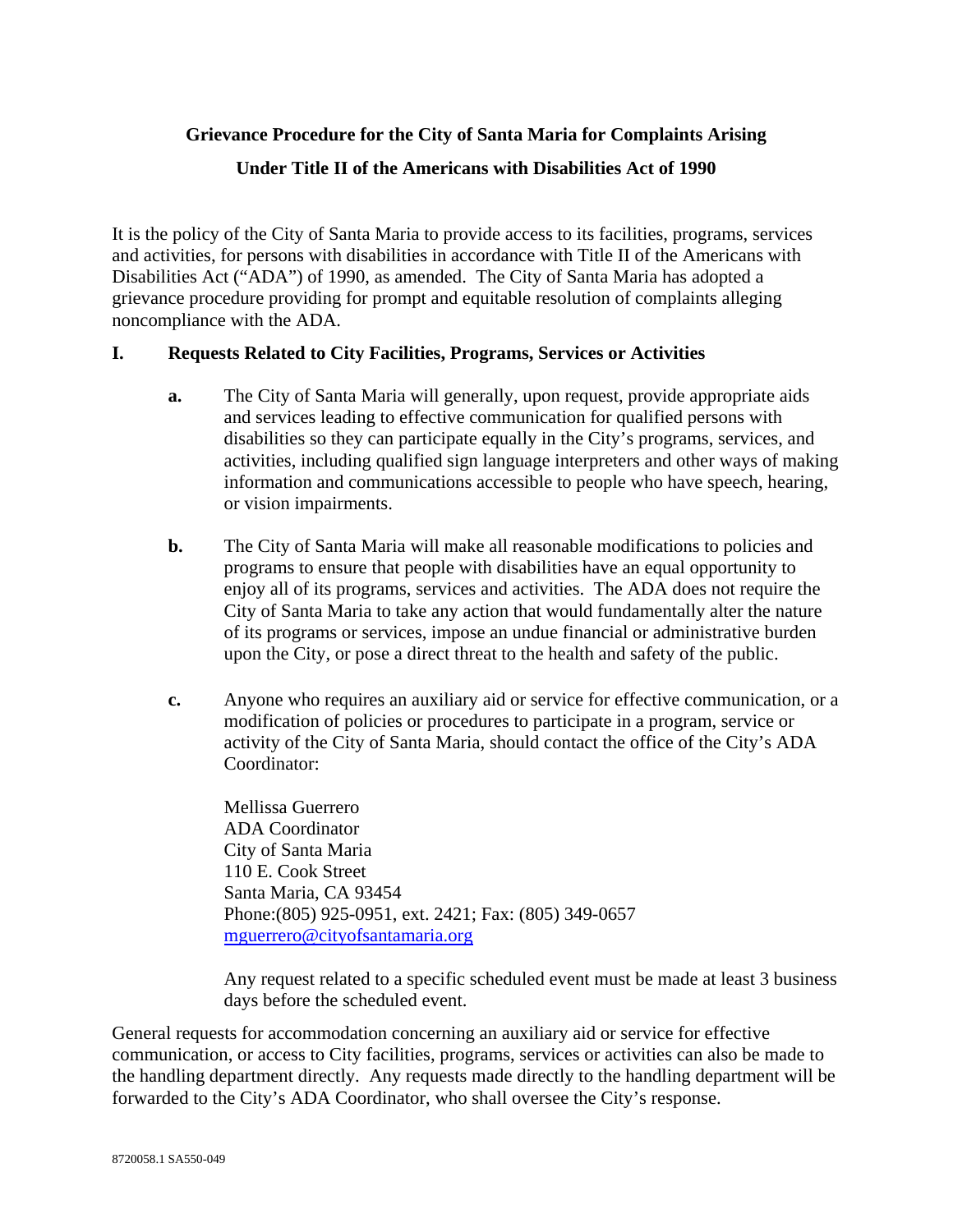#### **II. Complaints Related to City Facilities, Programs, Services or Activities**

Complaints concerning access to City facilities, programs, services or activities should be addressed to the City's ADA Coordinator:

Mellissa Guerrero ADA Coordinator City of Santa Maria 110 E. Cook Street Santa Maria, CA 93454 Phone:(805) 925-0951, ext. 2421; Fax: (805) 349-0657 mguerrero@cityofsantamaria.org

- **a.** A complaint may be filed in writing or, when requested as an accommodation, in another format (including by telephone) that accommodates the constituent's disability. The complaint should provide the constituent's name, address and phone number, a detailed description of the incident, barrier or condition, the location, date and time of the incident. The constituent may use the ADA Title II Complaint/Assistance Form found on the City's website.
- **b.** Upon receipt of a complaint with all of the information required under subsection II. a, the City's ADA Coordinator may provide the appropriate departmental manager(s), director(s) or supervisor(s) with a copy of the complaint. Depending on the nature of the grievance, either the ADA Coordinator or the Department will conduct an investigation. The Department may seek assistance of the ADA Coordinator or the City Attorney to investigate and respond to the complaint. These rules contemplate informal but thorough investigations that afford the constituent a thorough review and appropriate response.
- **c.** Within 30 calendar days of the receipt of the complaint with all of the information required under subsection II. a, a written response will be sent to the constituent.
- **d.** The ADA Coordinator will maintain a file relating to each complaint and the response thereto for three years.
- **e.** The constituent can request an appeal of the ADA Coordinator's decision if he or she is dissatisfied with the resolution. The request for appeal should be addressed to the ADA Coordinator in writing, or when requested by the constituent as an accommodation, in an alternative format accessible to the constituent, within 10 business days of the issuance of the City's response to the complaint.
- **f.** The ADA Coordinator will inform the appropriate designated ADA Appeals Board of the request for appeal. The ADA Appeals Board will then advise the constituent that he or she may submit any additional information for the ADA Appeals Board's consideration within 15 business days. The ADA Appeals Board may, at its discretion, hold an in person meeting with the constituent. The